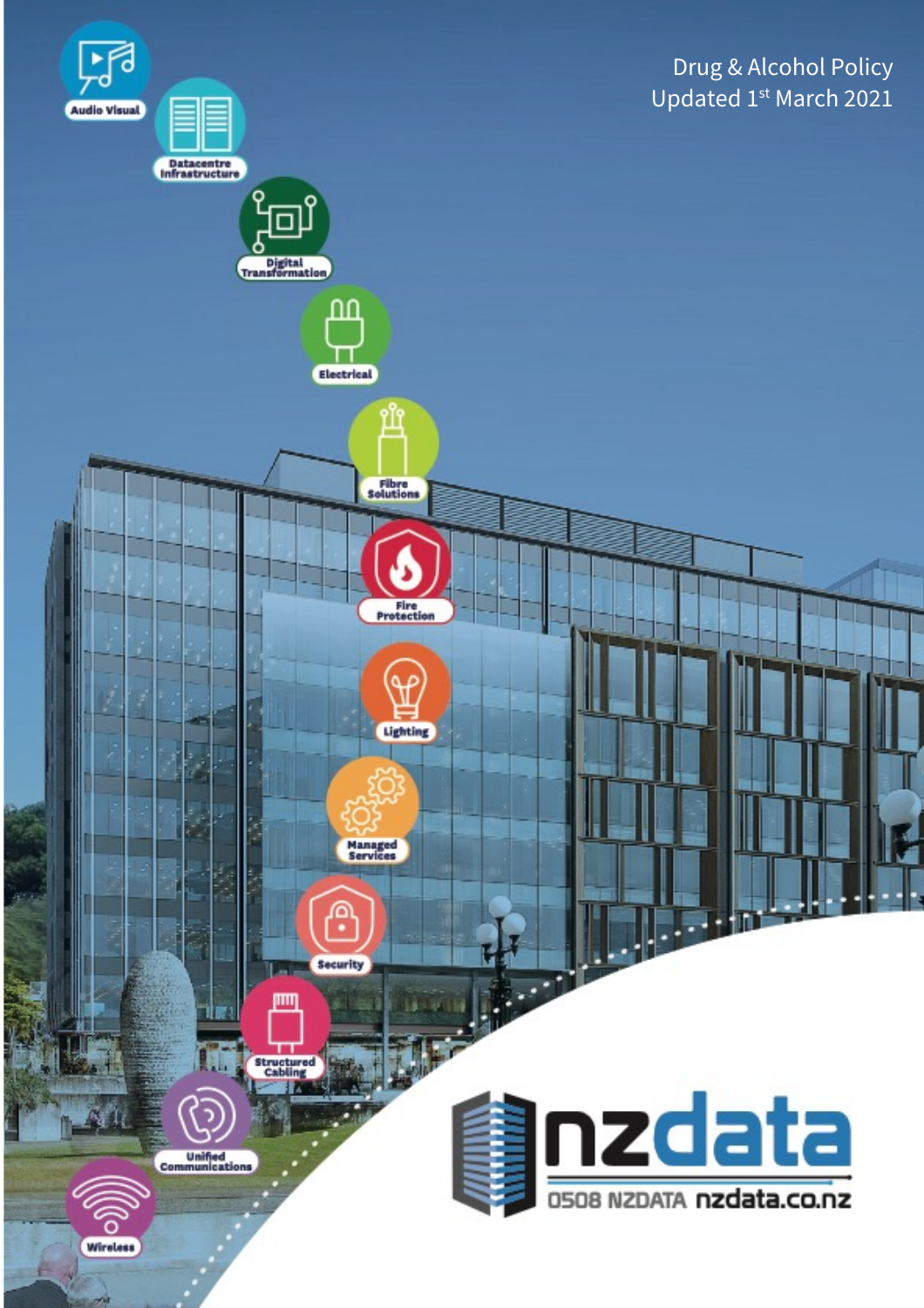

# Contents

| 1.  |  |
|-----|--|
| 2.  |  |
| 3.  |  |
| 4.  |  |
| 5.  |  |
| 6.  |  |
| 7.  |  |
| 8.  |  |
| 9.  |  |
| 10. |  |
| 11. |  |



1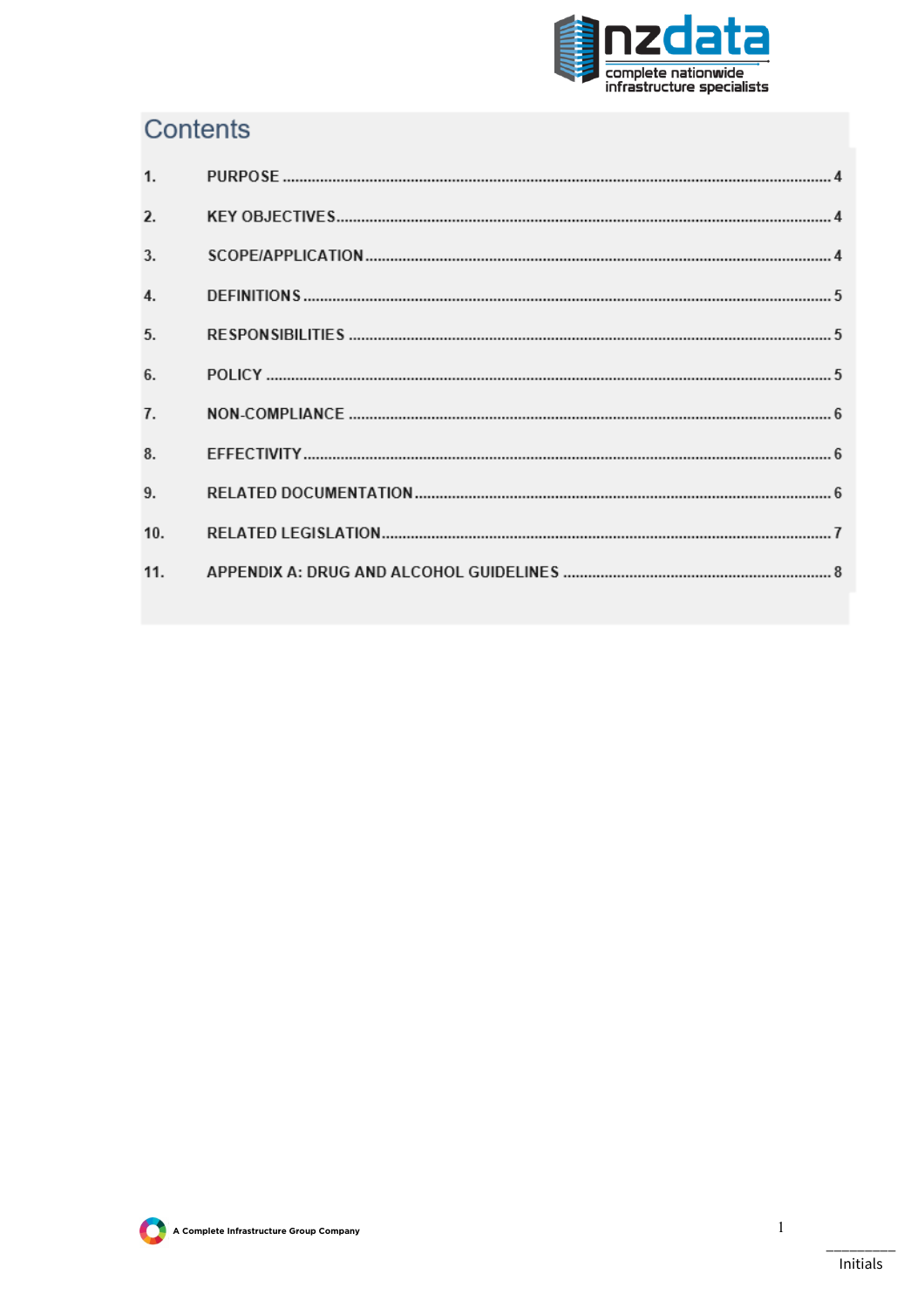

### **1. Purpose**

- 1.1. The purpose of this Policy is to set out NZ Data Limited's (NZ Data) position on:
	- § alcohol and drug use in the workplace i.e. Any location where an employee or contractor ("Worker") provides work for NZ Data including company events;
	- when NZ Data may carry out alcohol and drug testing; and
	- what support NZ Data will provide to employees in relation to alcohol and drug use.
- 1.2. Drug and Alcohol substance abuse is recognised as a potential hazard and risk in the workplace under the Health and Safety at Work Act 2015. In support of a safe and healthy workplace environment NZ Data does not tolerate the abuse of alcohol or the use or possession of illegal, legal recreational or restricted drugs (unless on prescription) by anyone in any NZ Data premises, vehicles or at any work related function, or where employed for services of the NZ Data on any customer workplace.
- 1.3. NZ Data may amend, vary or cancel this policy provided that it is not in breach of any specific term of an employee's employment agreement. NZ Data may also choose to review this policy to review its effectiveness or to bring it in line with any technological changes in Alcohol or Drug testing procedures.

# **2. Key Objectives**

- 2.1. NZ Data is committed to providing a safe and healthy working environment for all Workers and Visitors under its control as a Person Conducting a Business or Undertaking ("PCBU").
- 2.2. NZ Data recognises its obligations under the Health and Safety at Work Act 2015 to take all practicable steps to ensure the personal safety and health of persons in its workplaces.
- 2.3. Workers are expected to ensure that no action or inaction of theirs causes harm to any other person in or near the place of work.
- 2.4. NZ Data provides support and rehabilitation assistance to employees with alcohol and/or drug counselling where appropriate.

#### **3. Scope/Application**

- 3.1. This Policy applies to NZ Data Workers and Visitors including permanent, temporary, fixed term staff and contractors who are required to comply with NZ Data Policies.
- 3.2. For advice on alcohol and drug policy testing procedures, refer to the NZ Data Drug and Alcohol Guidelines as amended from time to time.

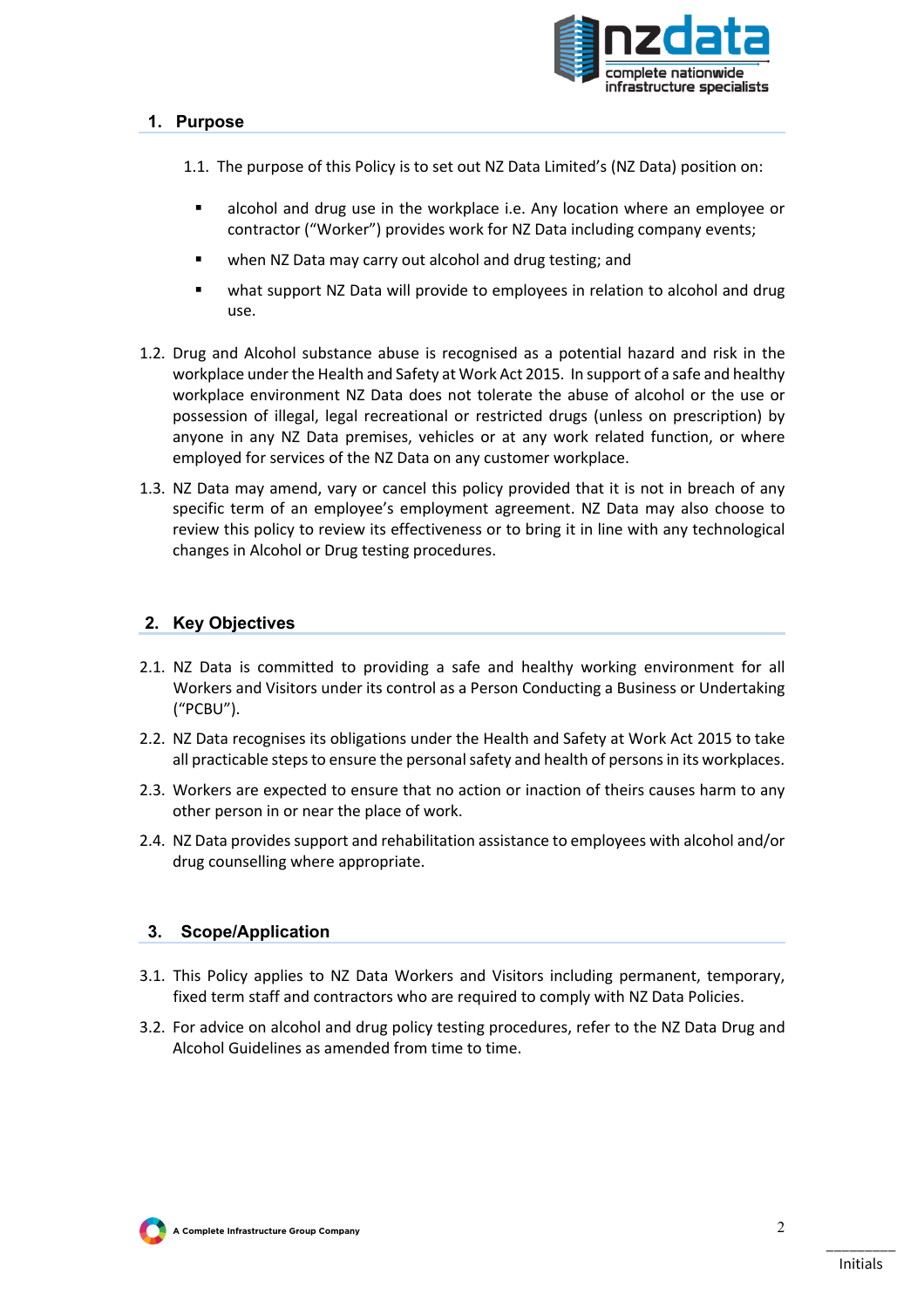

#### **4. Definitions**

| <b>Workers:</b> | Includes all NZ Data permanent, temporary, casual, fixed term staff<br>and contractors who are required to comply with NZ Data Policies. |
|-----------------|------------------------------------------------------------------------------------------------------------------------------------------|
| Organization:   | For the purposes of this document means NZ Data.                                                                                         |
| PCBU:           | Person Conducting a Business or Undertaking.                                                                                             |

| <b>Responsibilities</b><br>5. |                                                                                                                                                                    |  |  |  |
|-------------------------------|--------------------------------------------------------------------------------------------------------------------------------------------------------------------|--|--|--|
| <b>NZ Data</b>                | Ensuring the Policy requirements are communicated to all<br>Workers and effective resources for implementation are<br>made available.                              |  |  |  |
| Managers are responsible for: | Ensuring that their Workers understand and comply with<br>the Policy. As contract owners they are also responsible for<br>the contractors under their supervision. |  |  |  |
| Workers are responsible for:  | Understanding their responsibilities under the Policy and<br>complying with the requirements of this Policy.                                                       |  |  |  |

#### **6. Policy**

6.1. Alcohol and Drugs are strictly prohibited in the workplace, including but not limited to:

- Use, sale, transfer or possession of drugs or use or sale of alcohol by NZ Data Workers whilst on NZ Data property or workplaces or customer workplaces (including vehicles and race club venues), whether the Worker is working or not.
- The provision of alcohol to minors.
- Ensuring all Workers report for work in a fit for work state condition being free of potentially negative or adverse drug and / or alcohol effects, whether illicit or otherwise.
- 6.2. The exception to the supply of alcohol on NZ Data worksites is where alcohol is served at an approved work-related function where alcohol may be consumed in moderation and in a responsible manner.
- 6.3. Alcohol may be used in prize draws or as gifts but may only be consumed with the approval of a Manager on NZ Data worksite premises.
- 6.4. Whilst Workers are potentially adversely affected by alcohol or drugs (whether illicit or prescription based) they are not permitted to remain on or return to company premises, regardless of whether this is outside work hours. This includes situations such as Workers returning to work to collect their personal property outside work hours, after drinking at an external function.

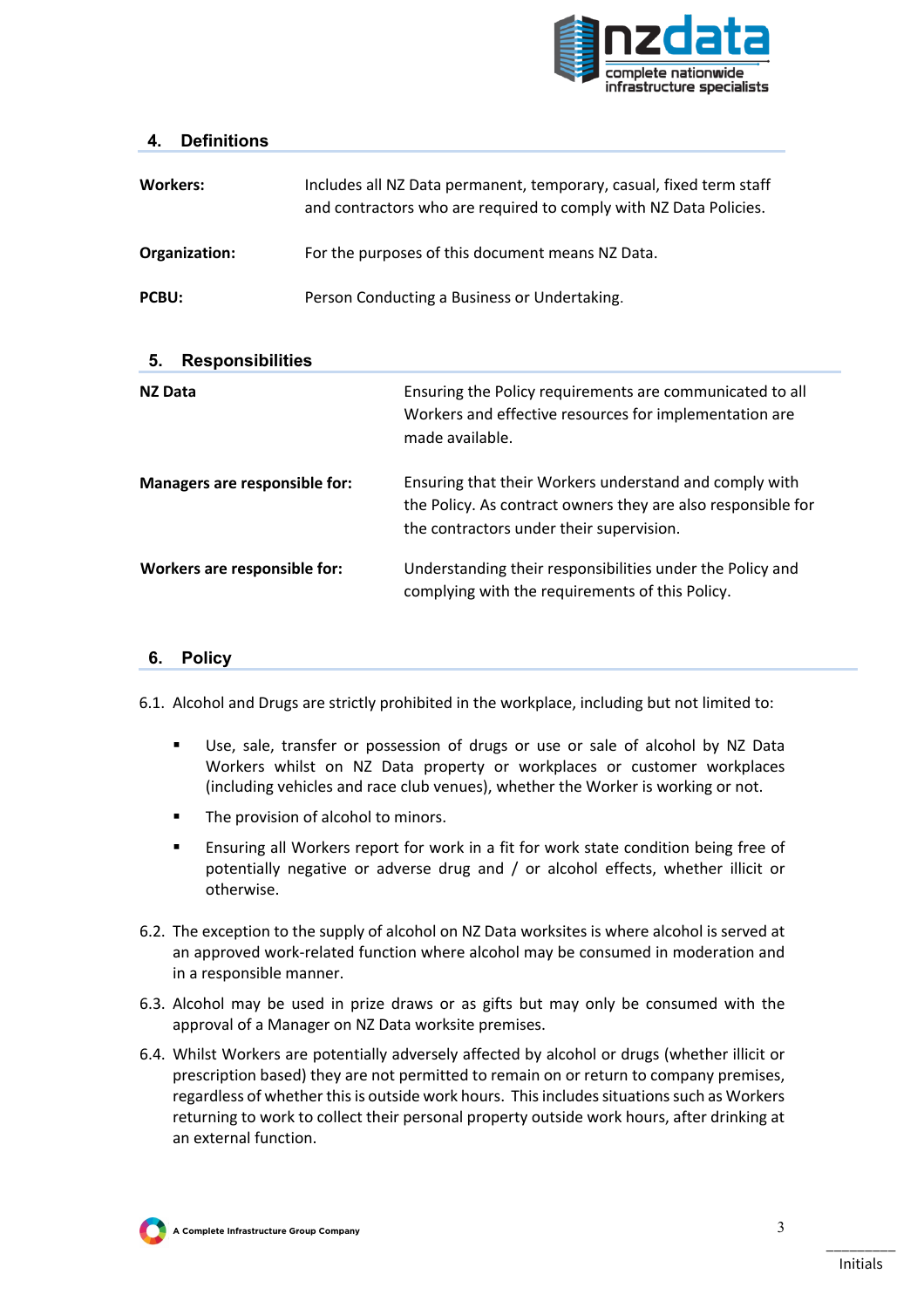

#### Suspected Alcohol or Drug Use

- 6.5. All Workers and Visitors in the workplace are expected to be proactive in maintaining a safe and healthy place of work for everyone. Where drug and alcohol related activity or potential adverse drug and / or alcohol behaviour/use is suspected or observed, this must be reported to a manager as soon as possible.
- 6.6. Where a Worker is disqualified from working on a specific workplace due to a failed Drug and Alcohol test then the employment of that Worker may be suspended without pay and/or summarily terminated.
- 6.7. Where a Worker is required to have a drivers' licence as part of their role, and they are charged with driving under the influence of drugs or alcohol whether during or outside of work, or they have their drivers' licence suspended or cancelled, then NZ Data may suspend without pay and/or summarily dismiss that Worker.

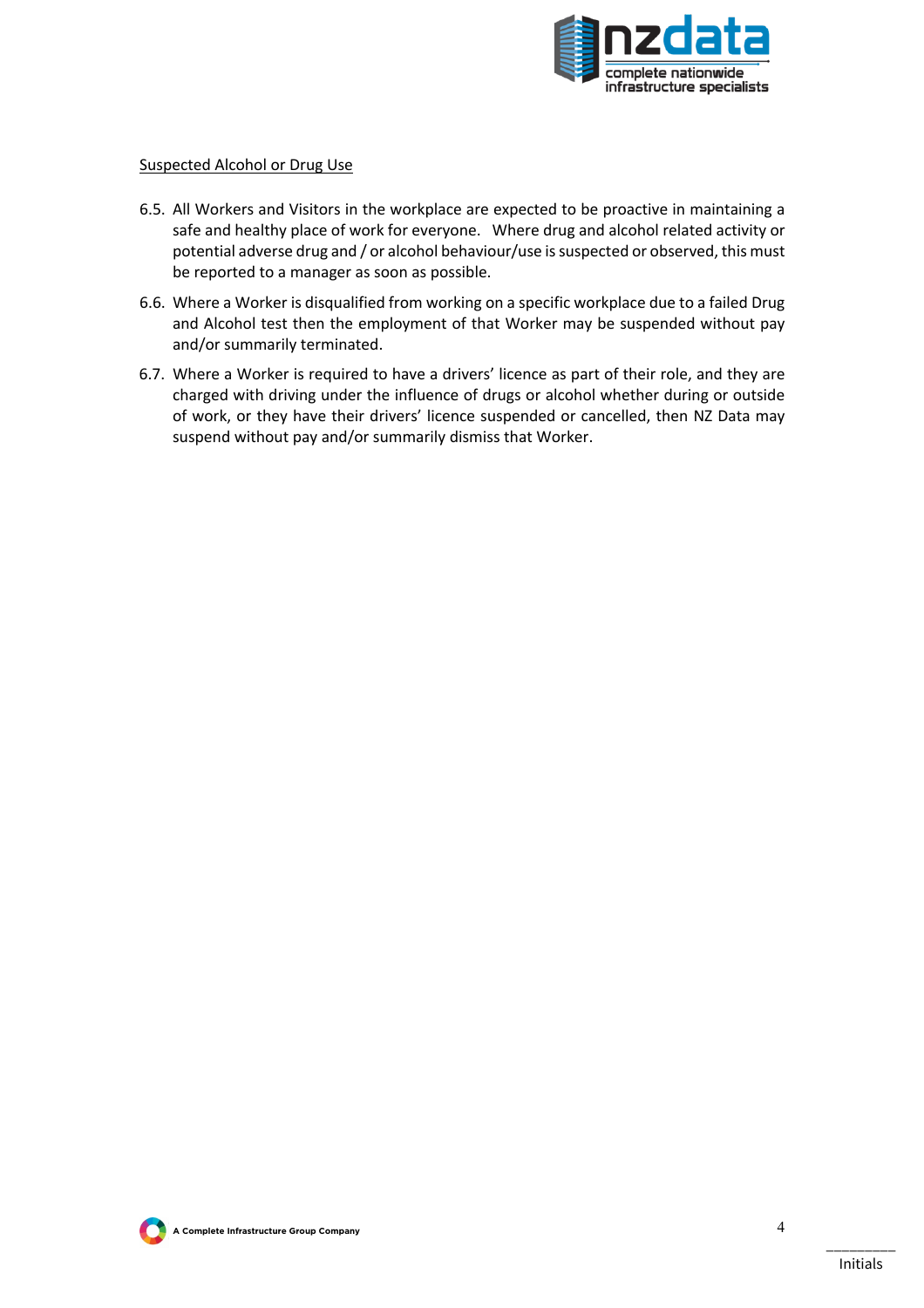

#### Alcohol and Drug testing at NZ Data

- 6.8. Workplace drug and alcohol testing is carried out with the informed consent of the Worker concerned. It is done for the express purpose of ensuring the on-going safety of Workers and those likely to be affected by the actions or inactions of Workers in the workplace.
- 6.9. Failure to consent to workplace testing may constitute serious misconduct pending further investigation by the Organisation.
- 6.10. Where a customer or primary contractor for whom NZ Data is working, requires a Worker to undertake a drug or alcohol test (including where the requirement is part of a random drug or alcohol test) the Worker is required to fully cooperate with the test. A failure to do so will be regarded as serious misconduct and may lead to suspension without pay and summary dismissal.
- 6.11. Where a customer or primary contractor for whom NZ Data is working, requires a Worker to undertake a drug or alcohol test, then the results from the test will be shared with NZ Data and NZ Data may use those results as part of addressing any breach of standards with the Worker.
- 6.12. Drug and alcohol testing will be carried out in accordance with any guidelines NZ Data has in place at the time or in accordance with any procedures as stipulated by the customer or primary contractor for whom NZ Data is working.

Prescription Medication and Over the counter Medication:

- 6.13. Where a worker has been prescribed medication or is taking over the counter medication that may affect their ability to work, this must be reported to their supervisor. Failure to comply will result in disciplinary action based on wilful violation of Nzdata policies.
- 6.14. Where the ability to perform duties is affected by the medication, consideration may be given to alternative duties on a temporary basis, if such duties are available and suitable.

# **7. Non-Compliance**

Any breaches of this policy may constitute serious misconduct and pending further investigation may lead to suspension without pay and ultimately termination of employment.

#### **8. Effectivity**

This policy will take effect December  $6<sup>th</sup>$  2016

# **9. Related Documentation**

NZ Data applicable individual employment agreement

NZ Data Health and Safety Policy

NZ Data Drug and Alcohol Guidelines

# **10. Related Legislation**

Sale of Liquor Act 1989

Health and Safety at Work Act 2015



**A Complete Infrastructure Group Company**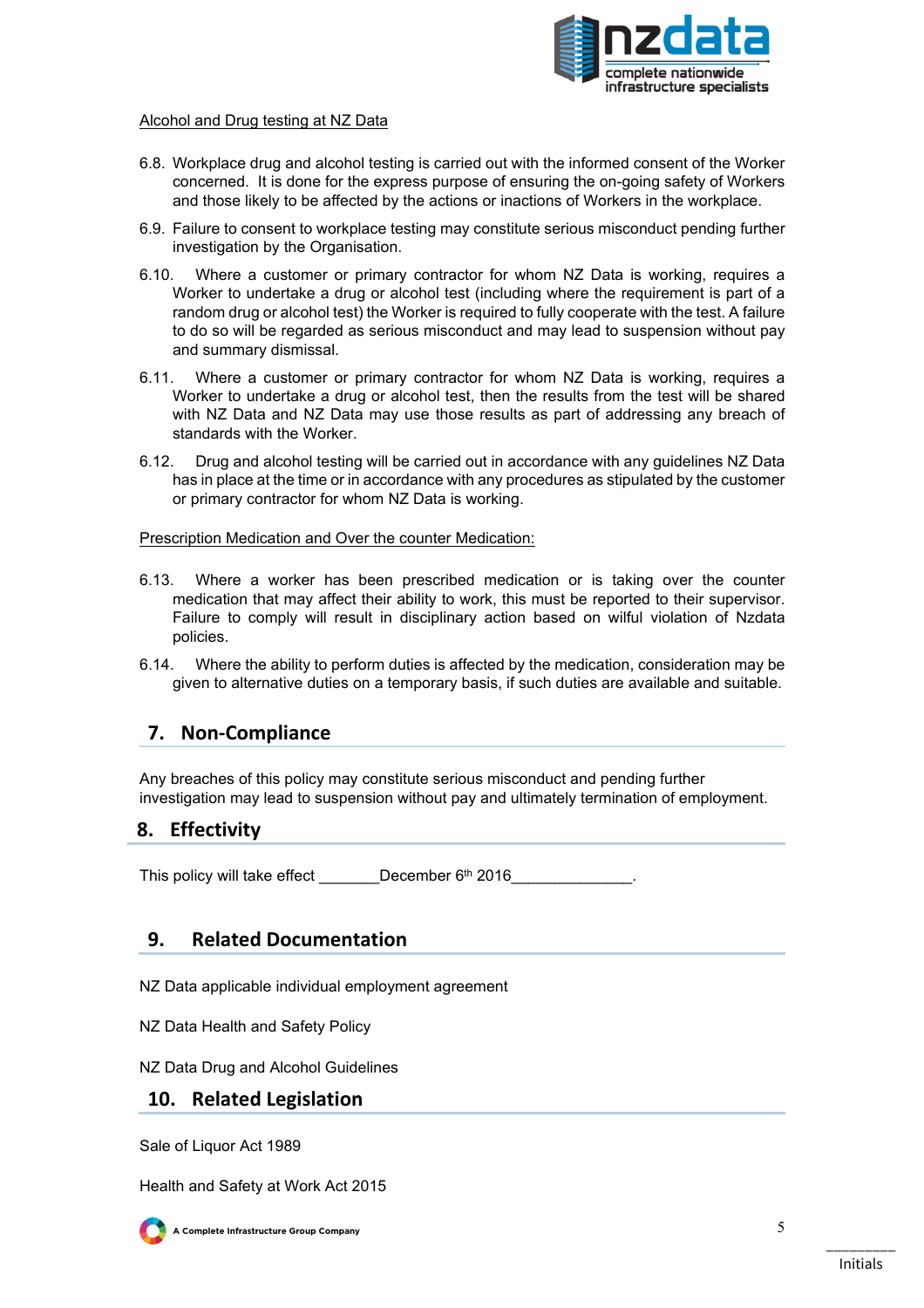

# **Appendix A: Drug and Alcohol Guidelines**

## **Overview**

The nature of NZ Data's business is such that some activities are inherently dangerous. Other activities become dangerous where a person is mentally or physically impaired or 'at risk'. These guidelines are intended to minimise the risks associated and to set out guidelines for how and when drug and alcohol testing may be conducted.

#### **Definitions**

**Alcohol** means any Alcoholic drink, including spirits, wine and beer.

**Drugs** means any mind altering or legally controlled substance unless it is prescribed by a doctor and used in accordance with medical directions. This includes any Drugs listed in the New Zealand Misuse of Drugs Act 1975 and its amendments and additions. It also includes any Drugs listed in "AS/NZS 4308:2008 Procedures for specimen collection and the detection and quantification of Drugs of abuse of urine". It also includes Drugs referred to as 'designer Drugs', including but not limited to synthetic cannabinoids and herbal highs, as well as other synthetic Drugs such as opioids, hallucinogens, piperazines, stimulants and sedatives. Under this policy, drugs also include misuse of prescription and over the counter pharmacy Drugs.

**Incident or Accident** refers to all instances where personal harm or damage to property is caused and includes an exposure or potential exposure to hazards or toxic substances.

**Near Miss** is an event which has the potential to cause serious personal harm or damage to property

**Safety Sensitive Area** means an area where the nature of the work or activity carries with it the potential for Serious Harm. This includes, but is not limited to the following activities:

- Operating a vehicle
- Production and installation activities
- Any role where the person could be a danger to themselves, other employees or contractors, or members of the public if they are mentally or physically impaired or 'at risk'.

**Serious Harm** is defined in the Health and Safety at Work Act 2015

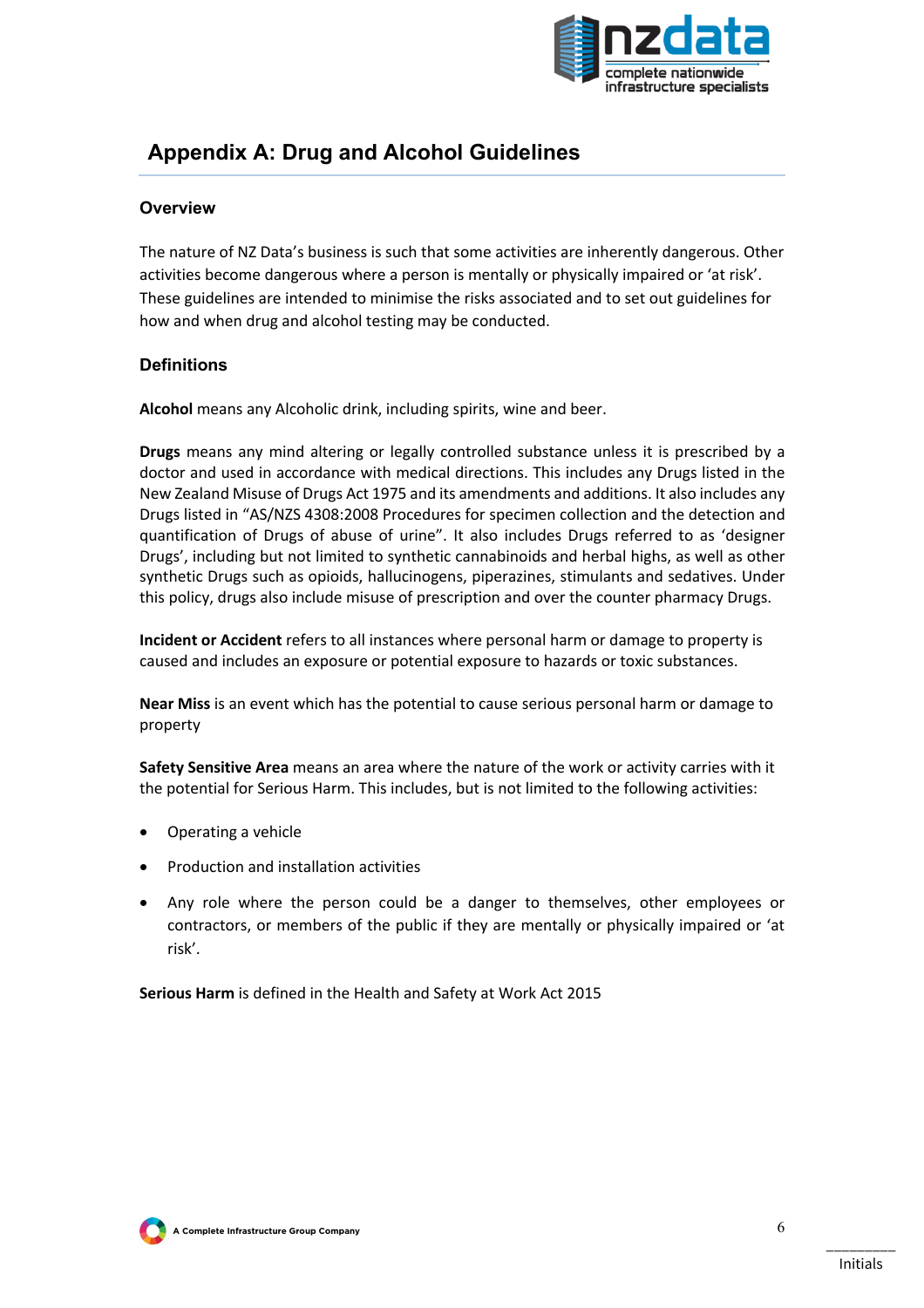

#### **Circumstances of Testing**

NZ Data may require a person who works in a Safety Sensitive Area to undergo a test for the presence of Drugs or Alcohol in the following circumstances:

- a.) Pre-employment Testing. NZ Data may elect to offer new appointments and internal transfers contingent on applicants returning a negative Drug test;
- b.) Post Incident/Accident/Near Miss Testing. Employees or contractors may be tested for Drugs and Alcohol if there is an incident or near miss involving the potential compromise of health and safety standards;
- c.) Reasonable Cause Testing. Employees or contractors may be tested for the presence of Drugs or Alcohol where their actions, appearance, behaviour or conduct suggests Drugs or Alcohol may be impacting on their ability to work safely;
- d.) Random Testing. Unannounced Random Testing may be undertaken periodically on employees or contractors that are employed in a safety sensitive position as a pro-active deterrent to Drug / Alcohol misuse. The random selection process will be contracted out to an external service provider in the interests of impartiality;
- e.) Follow Up Testing. As part of a Health Rehabilitation Agreement;
- f.) Customer Requirement. Where a customer requires the testing of NZ Data personnel as a condition of working on their worksite.

Where NZ Data suspects an employee or contractor is under the influence of Drugs or Alcohol and that person does not work in a Safety Sensitive Area, NZ Data may still request that person to undergo a Drug or Alcohol test. NZ Data may also require an employee to undergo Random Testing. A failure to consent to a Drug or Alcohol test without good reason will be regarded as serious misconduct. In the absence of consenting to a test, NZ Data may choose to act on its observation of the employee's behaviour where it considers the employee is under the influence of Drugs or Alcohol.

All tests will be arranged and paid for by NZ Data during work hours and will be conducted by an appropriate service provider.

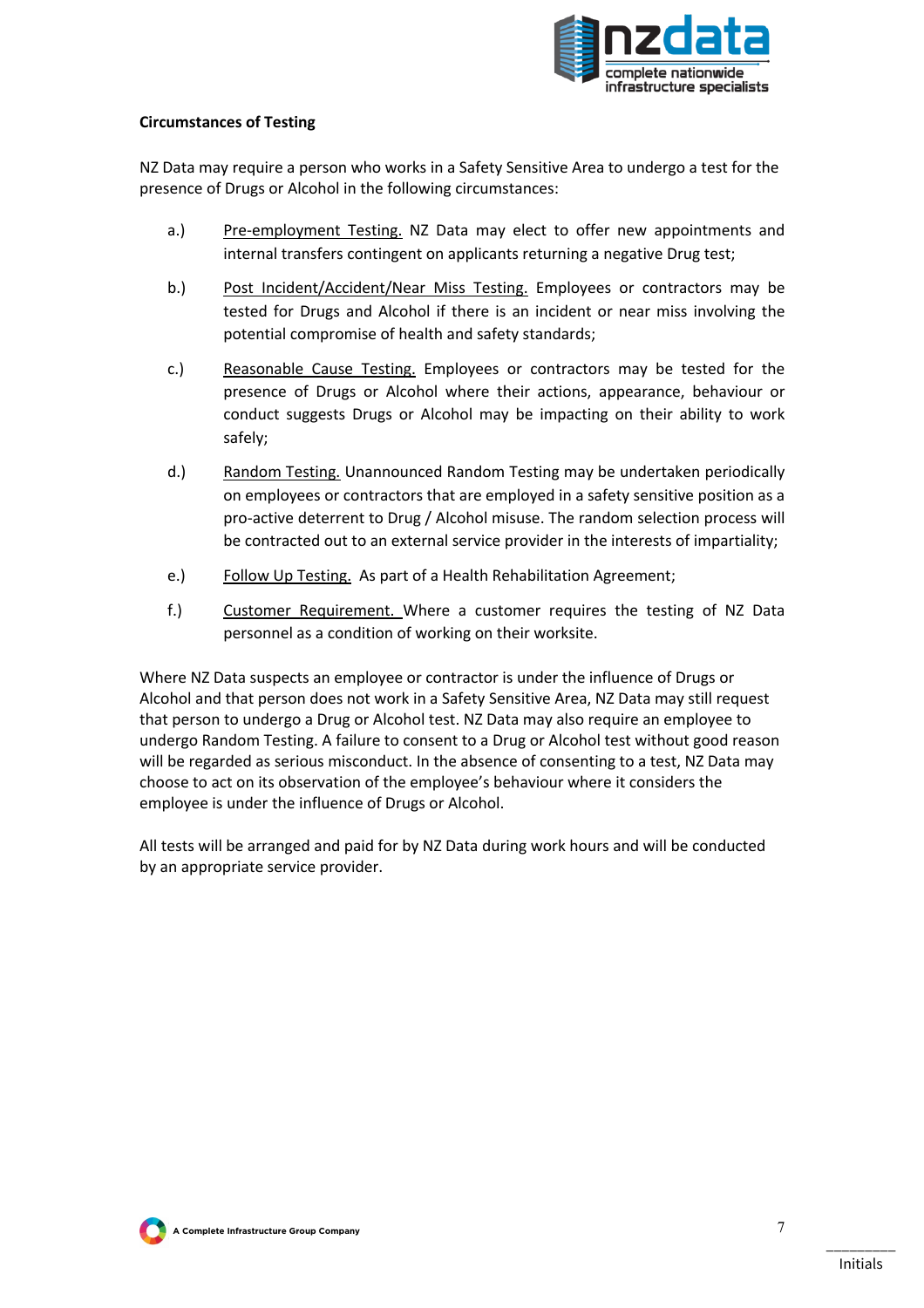

# **Alcohol Testing Procedure**

The testing procedure will be carried out as follows in a confidential and private manner:

- a. The test for Alcohol will be carried out by using a breath Alcohol testing device, which complies with the Australian Standard AS 3547-1997, for the measurement of Alcohol.
- b. Employees and contractors will be required to sign an Informed Consent Form.
- c. The first test will require the employee to blow into the device with a disposable mouthpiece.
- d. If the result is negative no further test follows.
- e. If the result is a Positive Breath Alcohol test, a confirmatory test on the same device (using a new mouthpiece) will be conducted after a 15-20 minute period.
- f. The time and result will be recorded.
- g. The following Alcohol levels and process will apply:
	- i. In the case where the employee is not required to drive on the road:
		- If the result is less than 100 micrograms of Alcohol per litre of breath the result is deemed negative and the individual may be returned to full duties. However, in the interests of safety NZ Data may restrict the employee or contractor to working in a non-Safety Sensitive Area for a period of time following the test.
		- If the result is between 100 and 400 micrograms of Alcohol per litre of breath, the test is deemed to be Detectable and the individual should be removed to a safe place and retested periodically. Once the result is less than 100 micrograms of Alcohol per litre of breath, the individual can be returned to full duties.
		- If the result is over 400 micrograms of Alcohol per litre of breath, the test is deemed to be a Positive Breath Alcohol Test. This may result in suspension of the employee.
	- ii. In the case where the employee is required to drive on the road:

#### For those 20 years of age or under:

If the result is over 0 micrograms of Alcohol per litre of breath, the test is deemed to be a Positive Breath Alcohol Test. NZ Data may restrict the employee's duties until the result is 0 micrograms of Alcohol per litre of breath.

#### For those over 20 years of age:

o If the result is less than 100 micrograms of Alcohol per litre of breath the result is deemed negative and the individual may be returned to full duties. However, in the interests of safety NZ Data may restrict the

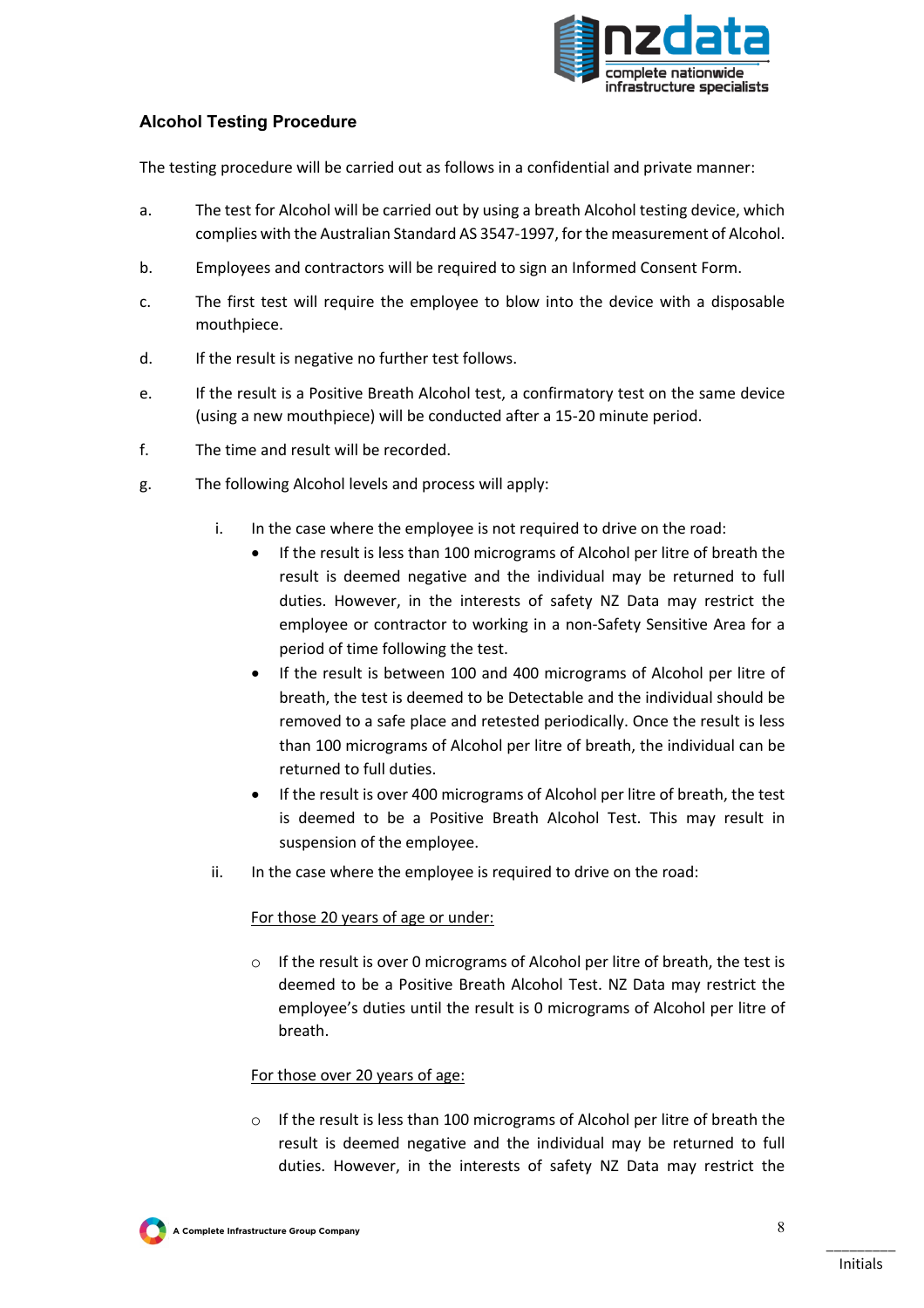

employee or contractor to working in a non-Safety Sensitive Area for a period of time following the test.

- o If the result is between 100 and 250 micrograms of Alcohol per litre of breath, the test is deemed to be Detectable and the individual should be removed to a safe place and retested periodically. Once the result is less than 100 micrograms of Alcohol per litre of breath, the individual can be returned to full duties.
- o If the result is over 250 micrograms of Alcohol per litre of breath, the test is deemed to be a Positive Breath Alcohol Test. NZ Data may require the employee to undertake alternative duties or may suspend the employee.
- h. Where the presence of Alcohol is detected, NZ Data may conduct a disciplinary meeting which may result in disciplinary action (up to and including potentially summary dismissal) depending on the level and the surrounding circumstances. In the case of Contractors, NZ Data may review their contract and/or may require the Contractor to leave the premises.

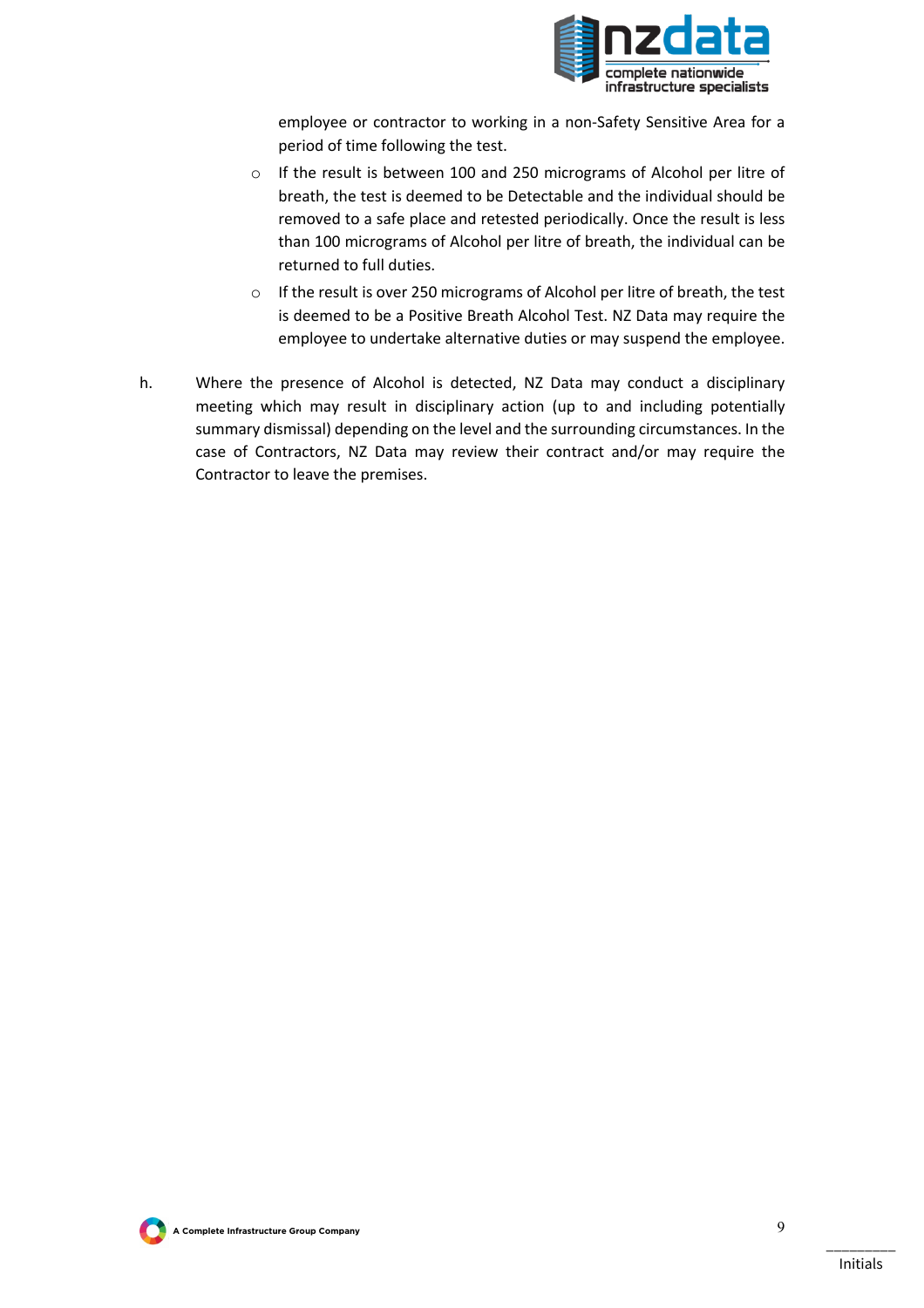

# **Drug Testing Procedure**

If NZ Data elects to use urine or oral fluid testing, the testing processes will comply with the combined Australian and New Zealand Standard AS/NZS 4308-2008 "Procedures for the specimen collection and the detection and quantitation of Drugs of abuse in urine" or the Australian Standard 4760:2006 (or any successor Standards) as applicable. The testing procedure will be carried out as follows:

- a. All aspects of the testing procedure in relation to pre-employment, internal transfer, post-accident/incident/near miss, and reasonable cause testing will be conducted with a urine sample. In respect of random Drug testing, the test will be initially conducted using oral fluid.
- b. Where a test is required the employee or contractor will report to NZ Data's service provider premises or alternatively the service provider will conduct the test on site. The employee or contractor will be required to produce identification. They will then be required to comply with the following procedure:
	- An informed consent form will be signed by the employee or contractor
	- A Drugs testing custody and control form will be completed.
	- The Employee/Contractor provides the specimen in an area such that privacy is maintained.
	- The employee or contractor will be able to observe the entire collection process.
	- The employee or contractor also may note the temperature reading on the collection bottle and verify the temperature reading was correctly recorded on the form.
	- The Employee/Contractor will remain in the presence of the Collector and will not have access to any water fountain, tap, soap dispenser, cleaning agent or any other materials that might be used to compromise the integrity of the urine or oral fluid specimen.
- c. No device should be placed into the original collected urine or oral fluid sample unless it can be shown that the device does not contaminate the specimen.
- d. In the event of an on-site 'non-negative result', the sample will be split into two separate samples and then dispatched to the laboratory for confirmation testing in accordance with AS/NZ 4308:2008. The employee will be asked to read, sign and date the chain-of-custody statement certifying the specimen is that individual's and has not been changed or altered at the time of the collection.
- e. A positive test will only be reported by an AS/NZS 4308 or AS 4760 (or successor Standards) accredited laboratory if confirmed levels of drug or metabolite exceed designated cut-off levels. Cut-off levels will conform to the relevant Australian Standard/New Zealand Standard, where such a standard has been issued in relation to the drug concerned.
- f. The testing facility will also report if the sample is abnormally dilute or has been adulterated in any way.

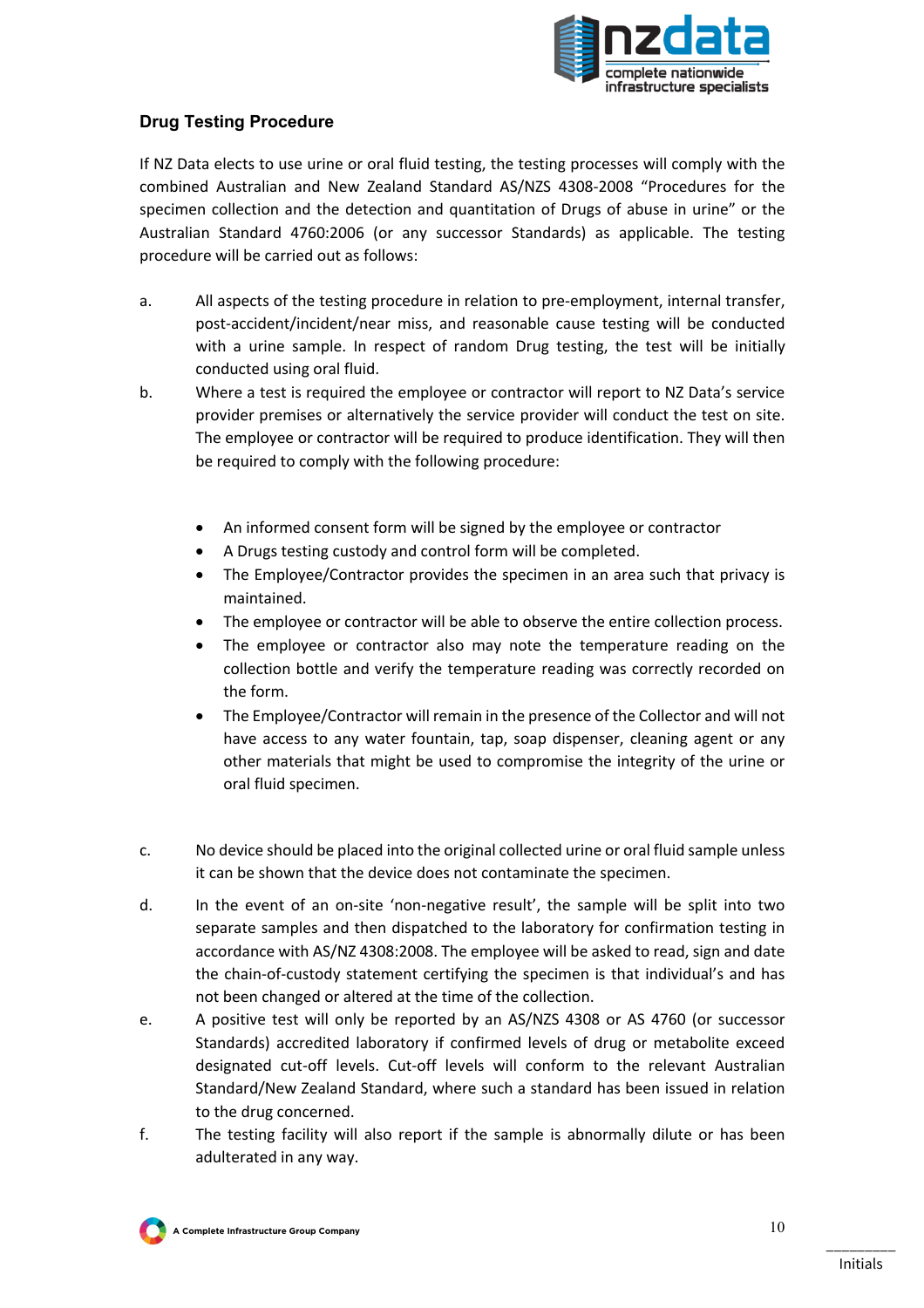

- g. Dilutents and masking agents can also be tested for to determine if deliberate specimen adulteration has occurred.
- h. If an employee or contractor disagrees with an initial positive test result then they have the option of having the referee specimen independently retested at another AS/NZS 4308 or AS 4760 (or successor Standard) accredited laboratory. This request must be made within 5 days of receiving the initial result and this reanalysis looks for the presence of any amount of the Drug (ie it is not restricted to cut-off levels).
- i. The cost of the second test will be met by the Employee/Contractor but if the result is negative then NZ Data will refund any costs incurred by the Employee/Contractor. Due to possible degradation of samples over time, re-testing need only detect the presence of the drug or metabolite. For the second test to be positive there need only be the presence of drug or metabolite (i.e. need not be above cut off limits). This will be accepted as a conclusive result.
- j. Specimens not submitted to the laboratory shall be disposed of in accordance with waste disposal requirements and appropriate legislation.

| Compound                                             | Cut-off<br>level    |  |
|------------------------------------------------------|---------------------|--|
|                                                      | #(micrograms/litre) |  |
| Morphine*                                            | 300                 |  |
| Codeine                                              | 300                 |  |
| Amphetamine                                          | 300                 |  |
| Methyl amphetamine                                   | 300                 |  |
| Methylenedioxymethamphetamine                        | 300                 |  |
| Phentermine                                          | 500                 |  |
| Ephedrine                                            | 500                 |  |
| Pseudoephedrine                                      | 500                 |  |
| 11-nor- Δ9- tetrahydroccannabinol-9- carboxylic acid | 15                  |  |
| Benzoylecgonine                                      | 150                 |  |
| Ecgonine methyl ester                                | 150                 |  |
| Oxazepam                                             | 200                 |  |
| Temazepam                                            | 200                 |  |
| Diazepam                                             | 200                 |  |
| Noriazepam                                           | 200                 |  |
| 7-amino-clonazepam                                   | 200                 |  |
| 7-amino-flunitrazepam                                | 200                 |  |
| 7-amino-nitrazepam                                   | 200                 |  |

#### **Confirmatory test cut-off levels for Drugs (AS/NZS 4308:2008)**

\*6-acetyl morphine should be reported when detected at a cut-off level of 10µg/L.

# All cut-off levels are expressed as total concentration of Drug or metabolite after hydrolysis of conjugates if necessary

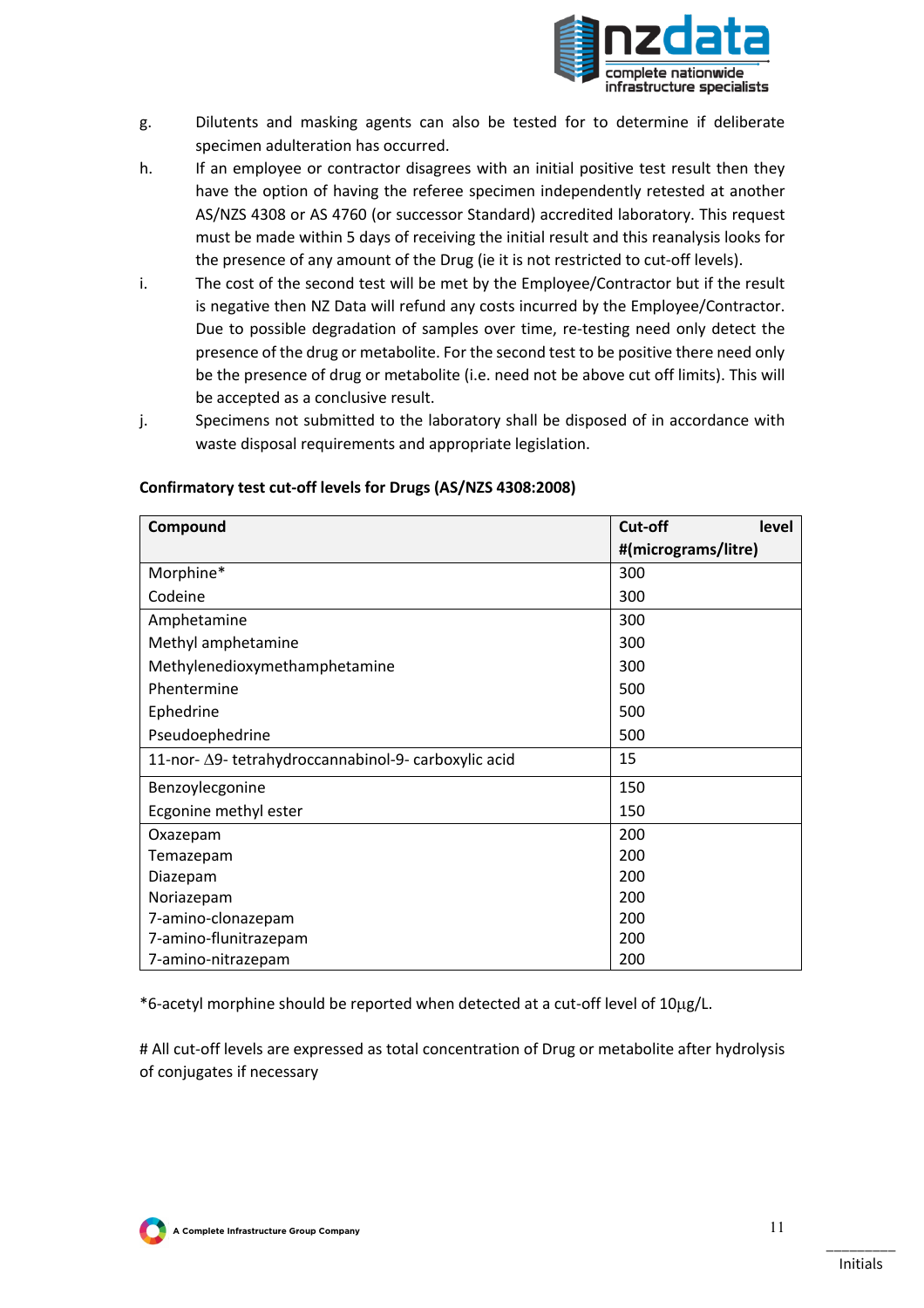

# **Consent**

Refusal to consent to an Alcohol or Drug test or having a positive test for Drugs or Alcohol may be regarded as serious misconduct and may result in disciplinary action including potentially summary dismissal, or in the withdrawal of an offer of employment.

#### **Suspension**

Where there is reasonable cause to suspect that an employee may be affected by Drugs and/or Alcohol, NZ Data may choose to suspend the employee pending the outcome of the investigation.

## **Privacy**

All information gathered as a result of Drug and Alcohol testing is collected for the purpose of implementing the Drug and Alcohol policy and achieving its objectives. All such information will be obtained, retained, and used in accordance with the principles of the Privacy Act 1993. NZ Data will hold the information in a secure filing system.

The results of any Drug or Alcohol test will be provided to both NZ Data and to the employee or contractor. The results will be used by NZ Data to ascertain whether the employee or contractor has failed the Alcohol or Drug test, and NZ Data may use the results as a basis for a decision to discipline or dismiss the employee or contractor or to withdraw an offer of employment.

If the results of the Alcohol or Drug test are within acceptable levels then the results will be destroyed. If the results are unacceptable then the results will be held by NZ Data for the duration of the employee's or contractor's engagement, and 4 months after the employee or contractor's employment ends.

#### **Reasonable Cause Indicators**

When assessing for reasonable cause, there will usually be more than one indicator present. Examples of reasonable cause include, but are not limited to the following:

- excessive lateness
- absences often on Monday, Friday or in conjunction with holidays
- increased health problems or complaints about health
- emotional signs outbursts anger, aggression
- changes in personality
- changes in alertness difficulty with attention span
- changes in appearance clothing, hair personal hygiene
- less energy
- involvement in various minor accidents
- feigning sickness or emergencies to get out of work early
- going to the bathroom more than normal
- defensive when confronted about behaviour
- dizziness
- slurred speech
- hangovers
- violent behaviour
- impaired motor skills



**A Complete Infrastructure Group Company**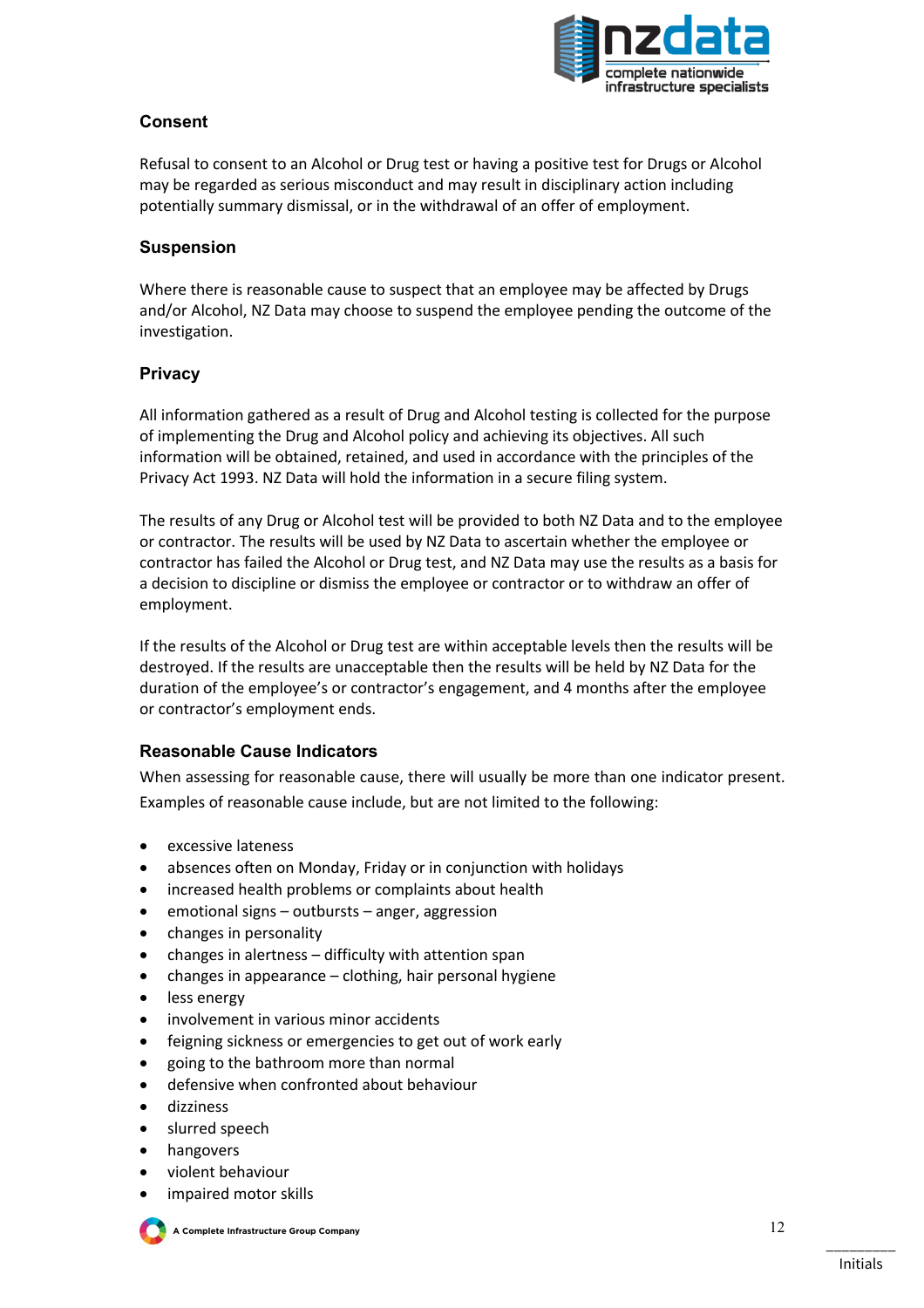

- bloodshot eyes
- impaired or reduced short term memory
- reduced ability to perform tasks requiring concentration and co-ordination
- intense anxiety or panic attacks
- impairments in learning and memory, perception and judgment
- irritability
- depression